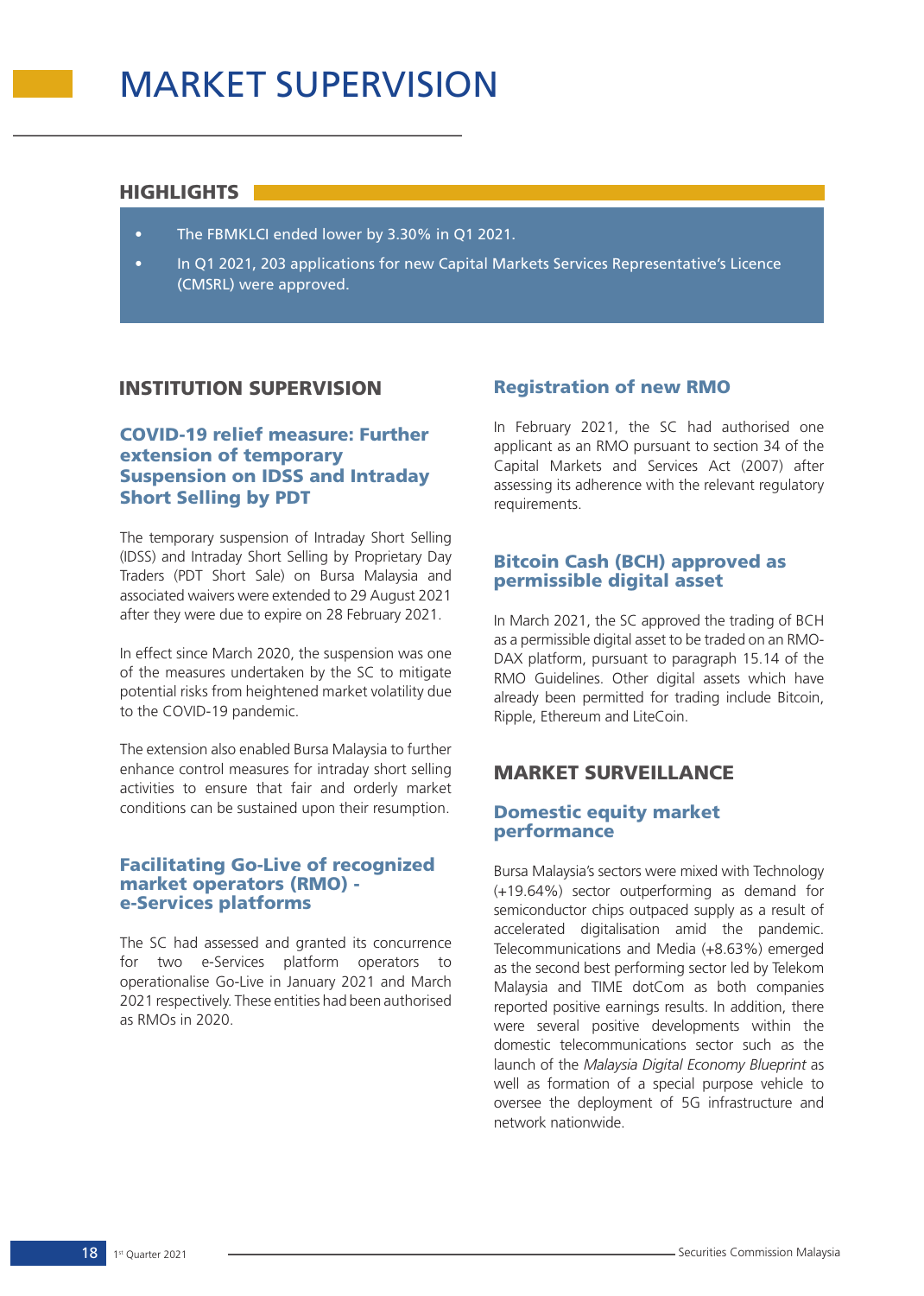On the other hand, Healthcare (-19.07%) underperformed led by glove makers as the progress of vaccination drive posed uncertainties on future demand for gloves. The US Customs and Border Protection's decision to seize disposable gloves produced in Malaysia by Top Glove due to forced labour allegations added to the downbeat mood of the glove sector. Similarly, the environmental, social and governance (ESG) issues surrounding the domestic Plantation sector (-3.99%), resulted in it being the second worst performer in Q1 2021 under review.

On the earnings front, the FBM100's Q4 2020 aggregate earnings contraction eased to -5.49% yearon-year (y-o-y) (Q3 2020: -18.99%). The slower decline in earnings was attributed to recovery in business activities as well as higher commodity prices. Among the FBM100 components, the number of companies with higher earnings outnumbered those with earnings declines due mainly to stronger earnings from automakers, chemicals, glove makers, plantation and technology players.

Across the market segments, Small Cap (+7.61%), Fledgling (+6.97%) and Mid 70 (+2.18%) outperformed the FBMKLCI (-3.30%) and ACE Market (-6.23%). In terms of trading activity, the daily average volume traded declined by 5.77% q-o-q to 8.60 billion shares while average value traded per day grew by 3.72% q-o-q to RM5.17 billion in Q1 2021.